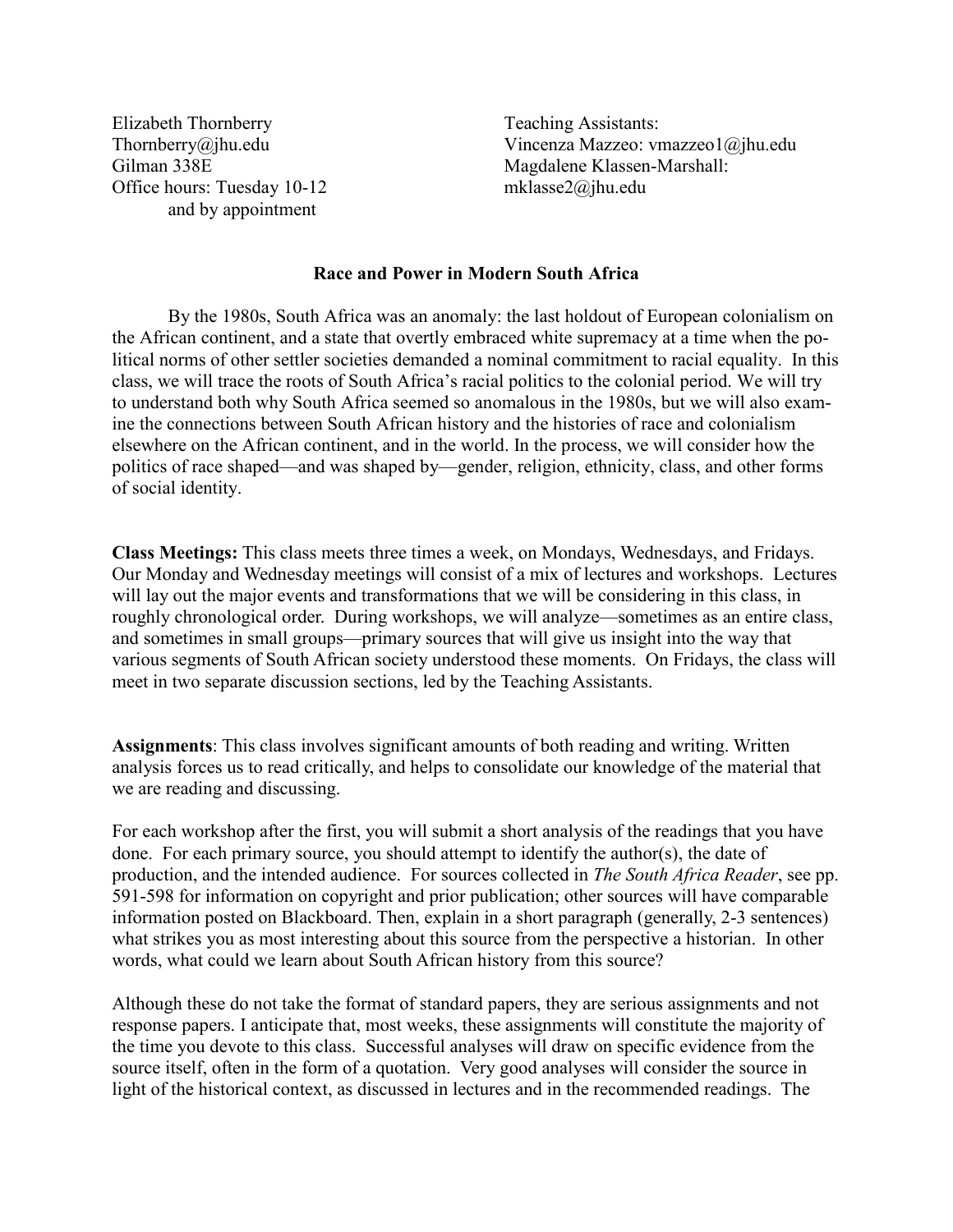best analyses will consider what we could learn from the source that we didn't already know before encountering it.

The first workshop has a separate assignment (see instructions on Blackboard). The workshop on February 26th is intended as preparation for your first essay. While you will write a standard reflection, there will be additional instructions on Blackboard. All of these reflection assignments are due at 7 pm on the night before class. Assignments submitted after 7 pm, but before class, will receive a penalty of 5 points (out of 25). Assignments are not accepted after class begins.

This course will have two longer essays. Both will be primary source analyses. For the first, due on March 15, you will choose from a preset selection of primary sources. For the second, due on May 12, you will identify your own primary source to analyze.

All assignments must be submitted via Blackboard. If for any reason you cannot use Blackboard, email your TA a copy of the assignment, and cc:thornberry@jhu.edu.

**Grading**: Grades will be calculated out of 1000 points, allocated as follows: Reflections: 30 points each, 300 points total (lowest two will be dropped) Class participation (including reading quizzes): 250 points total First essay: 150 points Second essay: 50 points for initial analysis, 250 points for final essay: 300 points total.

Workshop assignments will be graded on evidence of having read and thought about the assignment, as well as your ability to convey your thoughts in an understandable format. I will drop the lowest grade.

Your grade for class participation includes attendance (including at lectures!), evidence of having fully prepared for the day's class, reading quizzes, and willingness to contribute your ideas to the class discussion. Life happens, so everyone is credited with three free absences from class—no excuses necessary. After that, you can expect your class participation grade to drop by 5 points for each absence. Exceptions to this policy will be made only in the case of serious  $\&$ documented extenuating circumstances (such as medical emergencies or religious observances). If you know that you will need to miss class for a religious holiday, please inform me as well as your TA in advance. If you find speaking up during discussions difficult, please come to my office hours as soon as possible so that we can discuss strategies to help you work on this important skill.

**Reading Quizzes:** Reading quizzes are available through the Blackboard site, and should be completed before the start of your Friday discussion section. Quizzes are open book. They are not incorporated your final grade on a percentage basis. Rather, they provide a gauge of your preparation for class, as well as a tool to guide your reading, and are used to inform your class participation grades. As a rule of thumb, getting 80% of the answers correct would be a very good result; however, lower percentages will not lower your class participation grade if there is other evidence of your preparation for class.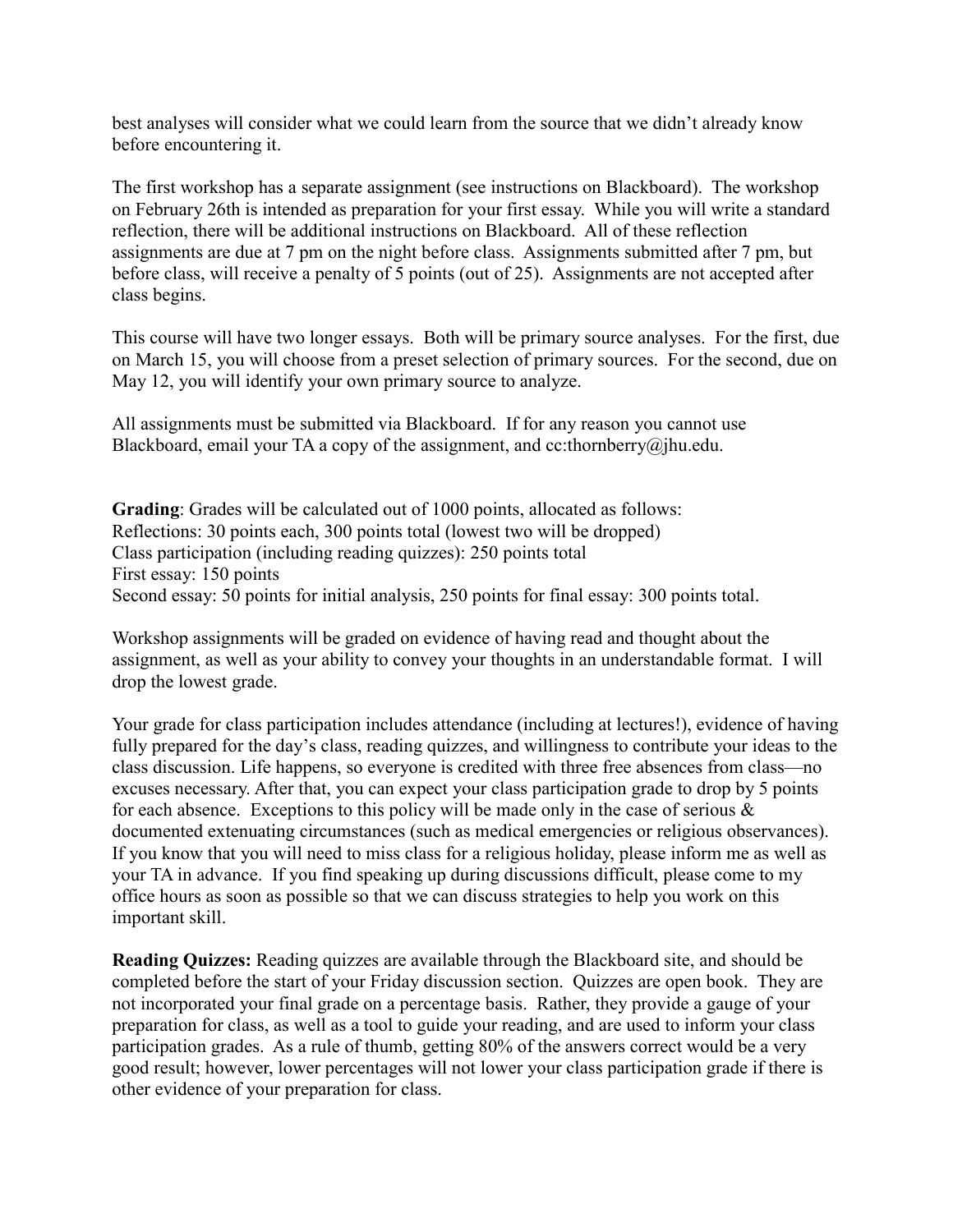**Map Quiz**: Every student must pass a map quiz in order to pass the class. On the Blackboard site, you will find a blank map of South Africa and a list of places that you should be able to identify. The quiz will be given on Monday, February 3. Students who get less than 80% of the terms correct can retake the quiz during office hours until they pass.

**Academic Integrity:** The strength of the university depends on academic and personal integrity. In this course, you must be honest and truthful. Ethical violations include cheating on exams, plagiarism, reuse of assignments, improper use of the Internet and electronic devices, unauthorized collaboration, alteration of graded assignments, forgery and falsification, lying, facilitating academic dishonesty, and unfair competition. Students in this course are encouraged to read each other's written work and provide constructive criticism; however, students may not have someone else actively write or rewrite any portion of their work. For reading quizzes, you may discuss the texts and questions together; however, you may not directly discuss answers. In all cases, if you are in doubt about the standards required for academic integrity in this class, you should consult an instructor.

Report any violations you witness to the instructor. You may consult the associate dean of student conduct (or designee) by calling the Office of the Dean of Students at 410-516-8208 or via email at integrity@jhu.edu. For more information, see the Homewood Student Affairs site on academic ethics:

(https://studentaffairs.jhu.edu/student-life/student-conduct/academic-ethics-undergraduates) or the e-catalog entry on the undergraduate academic ethics board: [\(http://e-catalog.jhu.edu/undergrad-students/student-life-policies/#UAEB\).](http://e-catalog.jhu.edu/undergrad-students/student-life-policies/#UAEB))

**Disability Services:** Any student with a disability who may need accommodations in this class must obtain an accommodation letter from Student Disability Services, 385 Garland, (410) 516- 4720, studentdisabilityservices@jhu.edu

In addition, if you are struggling with anxiety, stress, depression or other mental health related concerns, please consider visiting the JHU Counseling Center. If you are concerned about a friend, please encourage that person to seek out their services. The Counseling Center is located at 3003 North Charles Street in Suite S-200 and can be reached at 410-516-8278 and online at http://studentaffairs.jhu.edu/counselingcenter/

## **Texts:**

The following books are available at the bookstore. You are welcome to purchase them through other sources if that is more convenient.

Clifton Crais and Thomas McClendon, *The South Africa Reader* (required) Robert Ross, *A Concise History of South Africa, 2nd edition*  Saul Dubow, *Apartheid: 1948-1994*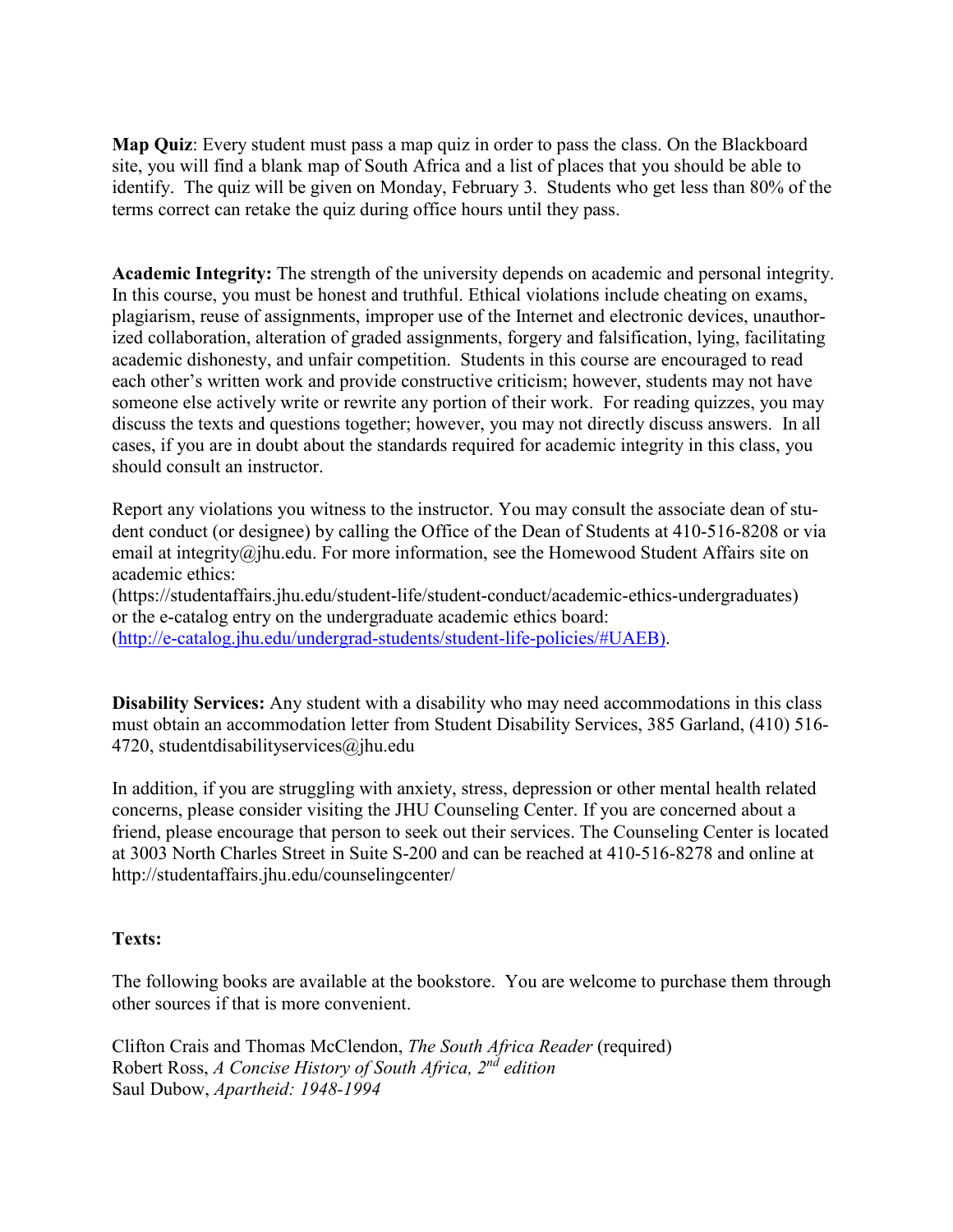Other readings will be made available either through e-reserves or as files on the course's Blackboard site. Ross's *A Concise History of South Africa* and Dubow's *Apartheid* will serve as textbooks of sorts; we will not discuss them directly, but I have indicated passages as recommended reading for lectures. Excerpts from Nigel Worden, *The Making of Modern South Africa*, will serve the same purpose for a few lectures; these will be posted on Blackboard. These readings will help provide context for the primary sources, since this course is structured to prioritize conceptual discussion and analysis during our meetings. They will prove particularly important for the two major writing assignments.

## **Schedule of Readings**

| $1/27$ (M) | Introduction                                                 | Professor Thornberry out of town - information meeting only                                                                                                                                                                                                                                                    |
|------------|--------------------------------------------------------------|----------------------------------------------------------------------------------------------------------------------------------------------------------------------------------------------------------------------------------------------------------------------------------------------------------------|
| $1/29$ (W) | Lecture: Race as an<br>Analytic                              | No reading $-$ study for Map Quiz!                                                                                                                                                                                                                                                                             |
| $1/31$ (F) | Discussion:<br>Competing<br>Mythologies                      | Magema Fuze, "The Black People and Whence They Came," and C.P. Be-<br>zuidenhout, "The History of the Afrikaans People" (on Blackboard, and The<br>South Africa Reader pp. 20-25 and 78-83).                                                                                                                   |
| $2/3$ (M)  | Lecture: The South<br>African Interior to<br>1830            | Map Quiz!<br>Recommended Reading: A Concise History of South Africa, pp. 5-37 (chap-<br>ter 1 and first half of chapter 2)                                                                                                                                                                                     |
| $2/5$ (W)  | Workshop: Writing<br>Precolonial History                     | See assignment instructions on Blackboard                                                                                                                                                                                                                                                                      |
| $2/7$ (F)  | Discussion: New<br>States in the Heart-<br>land              | Norman Etherington, The Great Treks, chapters 1-2 (Blackboard), and Car-<br>olyn Hamilton and James Wright, "Moving Beyond Ethnic Framing: Politi-<br>cal Differentiation in the Chiefdoms of the Kwazulu-Natal Region before<br>1830"<br>(https://www.tandfonline.com/doi/full/10.1080/03057070.2017.1323539) |
| $2/10$ (M) | Lecture: Brits and<br><b>Boers</b>                           | Recommended: A Concise History of South Africa, pp. 37-58 (remainder of<br>chapter 2).                                                                                                                                                                                                                         |
| $2/12$ (W) | Workshop: Slavery,<br>Servitude, and Co-<br>lonial Expansion | The South Africa Reader, pp. 46-54, and 69-77 ("The Necessity of Slavery,"<br>"A Rebel Slave," "The Treatment of Indentured Laborers," "Protesting the<br>Vagrancy Ordinance," and "Manifesto")                                                                                                                |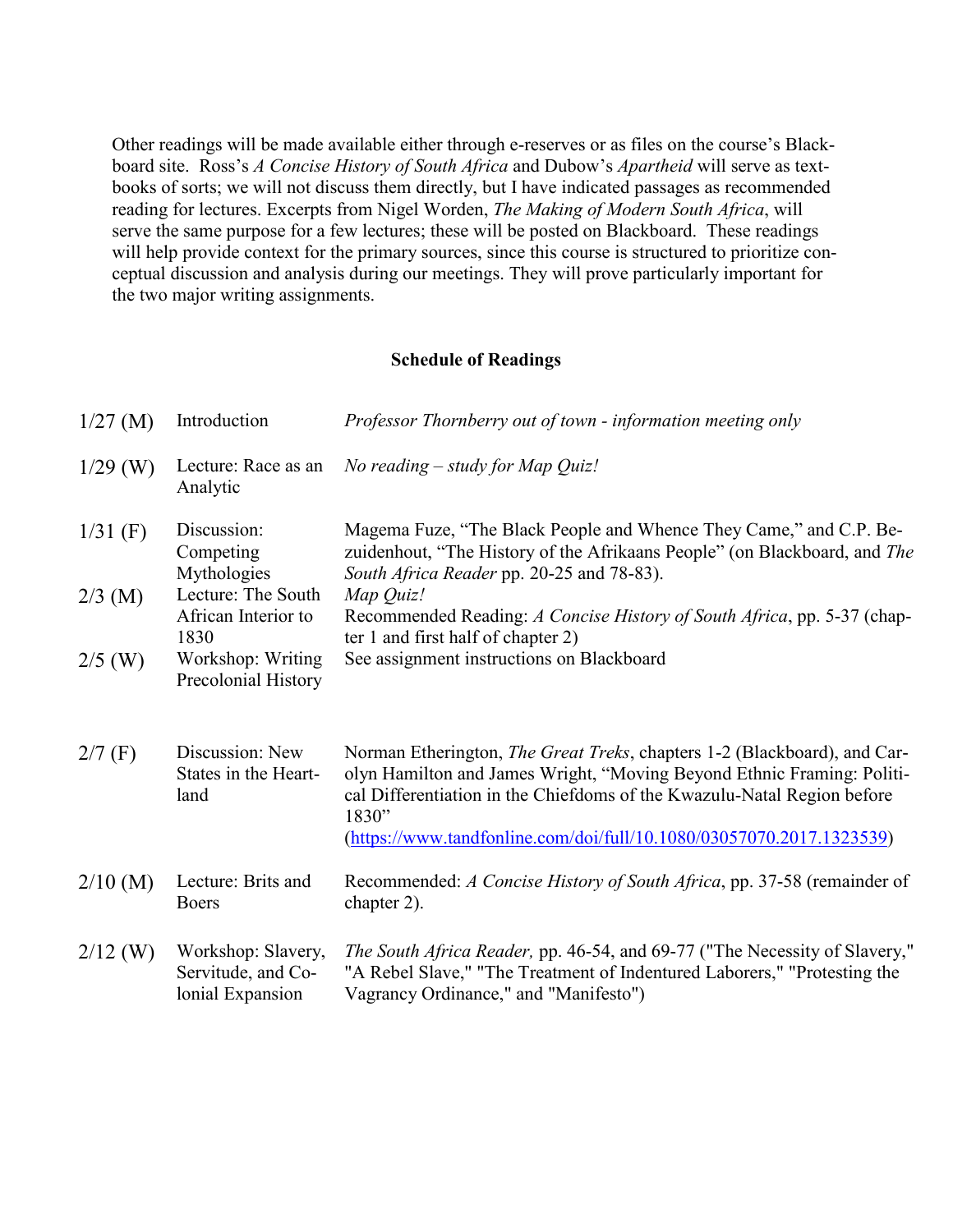| $2/14$ (F) | Discussion: Slavery<br>and its Ideologies                                     | John Edwin Mason, "Hendrik Albertus and His Ex-Slave Mey: A Drama in<br>Three Acts" (https://www.jstor.org/stable/182878); Elizabeth Elbourne,<br>"Vagrancy Legislation and the Meaning of Freedom in Britain and the Cape<br>Colony, 1700-1842" (Blackboard). |
|------------|-------------------------------------------------------------------------------|----------------------------------------------------------------------------------------------------------------------------------------------------------------------------------------------------------------------------------------------------------------|
| $2/17$ (M) | Lecture:<br>Christianity,<br>Commerce, and<br>Civilization                    | Nigel Worden, "The Making of Modern South Africa," pp. 74-80 (beginning<br>of chapter 4; on Blackboard).                                                                                                                                                       |
| $2/19$ (W) | Workshop:<br>Missionaries and<br>Prophets                                     | <i>The South Africa Reader, pp. 14-19, 89-91, 111-112 ("The Sun is Thrown</i><br>Into the Sky," "On God and Ancestors," "Among the Xhosa in 1800,"<br>"Nkosi Sikelel'iAfrika," and "Statement of the Prophetess Nonkosi")                                      |
| $2/21$ (F) | Discussion:<br>Changing African<br>Cosmologies                                | Helen Bradford, "Not a Nongqawuse Story" and Zine Magubane, Bringing<br>the Empire Home, chapter 6 (both on Blackboard)                                                                                                                                        |
| $2/24$ (M) | Lecture: From the<br><b>Mineral Revolution</b><br>to the South<br>African War | Recommended: A Concise History of South Africa, chapter 3.                                                                                                                                                                                                     |
| $2/26$ (W) | Workshop: Writing<br>a Primary Source<br>Analysis                             | See Assignment Details on Blackboard – this week's workshop is in prepa-<br>ration for your first essay. Reading is The South Africa Reader pp. 141-145<br>and 169-177 ("The Coming of the Anglo-Zulu War," and "A Century of<br>Wrong")                       |
| $2/28$ (F) | Discussion: Modes<br>of Rule                                                  | Keith Breckenridge, "Power Without Knowledge: Three Nineteenth Century<br>Colonialisms in South Africa" (http://kznhass-<br>history.net/ojs/index.php/jnzh/article/view/323/153)                                                                               |
| $3/2$ (M)  | Lecture: Gender<br>and Generation,<br>Town and Country-<br>side               | Recommended: The Making of Modern South Africa, pp. 38-56 (beginning<br>of chapter 3; on Blackboard); A Concise History of South Africa, pp. 91-112                                                                                                            |
| $3/4$ (W)  | Workshop: The<br>Politics of Morality                                         | The South Africa Reader, pp. 146-151 ("Industrial Johannesburg") and ex-<br>cerpts from the Commission on Native Laws and Custom (Blackboard)                                                                                                                  |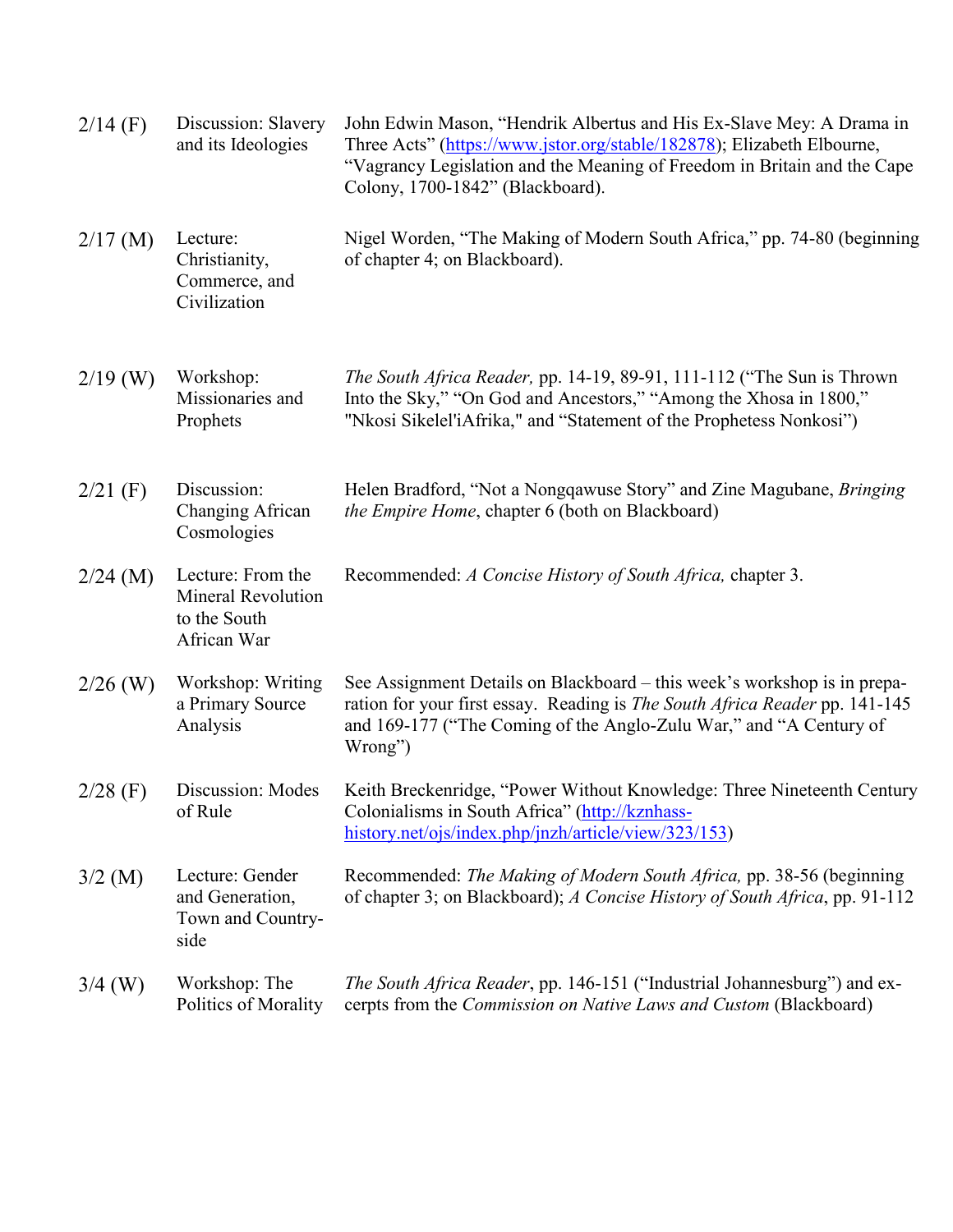| $3/6$ (F)       | Discussion:<br><b>Unstable Identities</b>                              | Michael Mahoney, "Racial Formation and Ethnogenesis from Below: The<br>Zulu Case, 1879-1906" (http://www.jstor.org/stable/3559434); Elizabeth<br>Thornberry, "The Problem of African Girlhood: Raising the Age of Consent<br>in the Cape Colony, 1893-1905" (Blackboard).                                                                                                                 |
|-----------------|------------------------------------------------------------------------|-------------------------------------------------------------------------------------------------------------------------------------------------------------------------------------------------------------------------------------------------------------------------------------------------------------------------------------------------------------------------------------------|
| $3/9$ (M)       | Lecture: The Rand<br>Rebellion and the<br>triumph of<br>Segregationism | Recommended: A Concise History of South Africa, 113-121; The Making of<br>Modern South Africa, 81-88 (Blackboard)<br>First Essay Due!                                                                                                                                                                                                                                                     |
| $3/11$ (W)      | Workshop:<br>Resistance in<br>White, Black, and<br><b>Brown</b>        | Documents on Blackboard ("Native Union," and "South African Races<br>Congress") and The South Africa Reader, pp. 208-218 and 226-239<br>("Bhambatha Rebellion," "The Bulhoek Massacre," "Workers of the World<br>Unite and Fight for a White South Africa," and "The Persecution of Indi-<br>ans")                                                                                        |
| $3/13$ (F)      | Discussion: The<br>Economics of Ra-<br>cial Grievance                  | Sandra Swart, "The 'Five Shilling Rebellion': Rural White Male Anxiety<br>and the 1914 Boer Rebellion,"<br>(http://www.tandfonline.com/doi/pdf/10.1080/02582470609464966) and<br>John Higginson, "Privileging the Machines: American Engineers, Inden-<br>tured Chinese and White Workers in South Africa's Deep-Level Gold<br>Mines, 1902-1907," (https://www.jstor.org/stable/44583537) |
| $3/16-$<br>3/20 | No Class                                                               | <b>Spring Break!</b>                                                                                                                                                                                                                                                                                                                                                                      |
| $3/23$ (M)      | Lecture: Making<br>Apartheid                                           | Recommended: <i>Apartheid</i> , 1948-1902, chapters 1-2.                                                                                                                                                                                                                                                                                                                                  |
| $3/25$ (W)      | Workshop: Living<br>with Apartheid                                     | Excerpts from Bloke Modisane, <i>Blame Me on History</i> and Lauretta Ngcobo,<br>And They Didn't Die (Blackboard—see additional instructions)                                                                                                                                                                                                                                             |
| $3/27$ (F)      | Discussion:<br>Boundaries of Race<br>and Nation                        | Deborah Posel, "Race as Common Sense: Racial Classification in Twentieth<br>Century South Africa" (https://www.jstor.org/stable/525576) and excerpt<br>from Charles Van Onselen, The Night Trains (Blackboard).                                                                                                                                                                           |
| $3/30$ (M)      | Lecture: Black<br>Politics from the<br>Youth League to<br>Rivonia      | Recommended: Apartheid, 1948-1902, chapter 3.                                                                                                                                                                                                                                                                                                                                             |
| $4/1$ (W)       | Workshop:<br><b>Congress Politics</b>                                  | <i>The South Africa Reader, pp. 232-239, 298-324, 339-355</i> ("Repeal the Pass")<br>Laws!," "Programme of Action," "Women's Charter," "My Spirit Is Not<br>Banned," "Freedom Charter," "The Pan Africanist Congress," "Statement                                                                                                                                                         |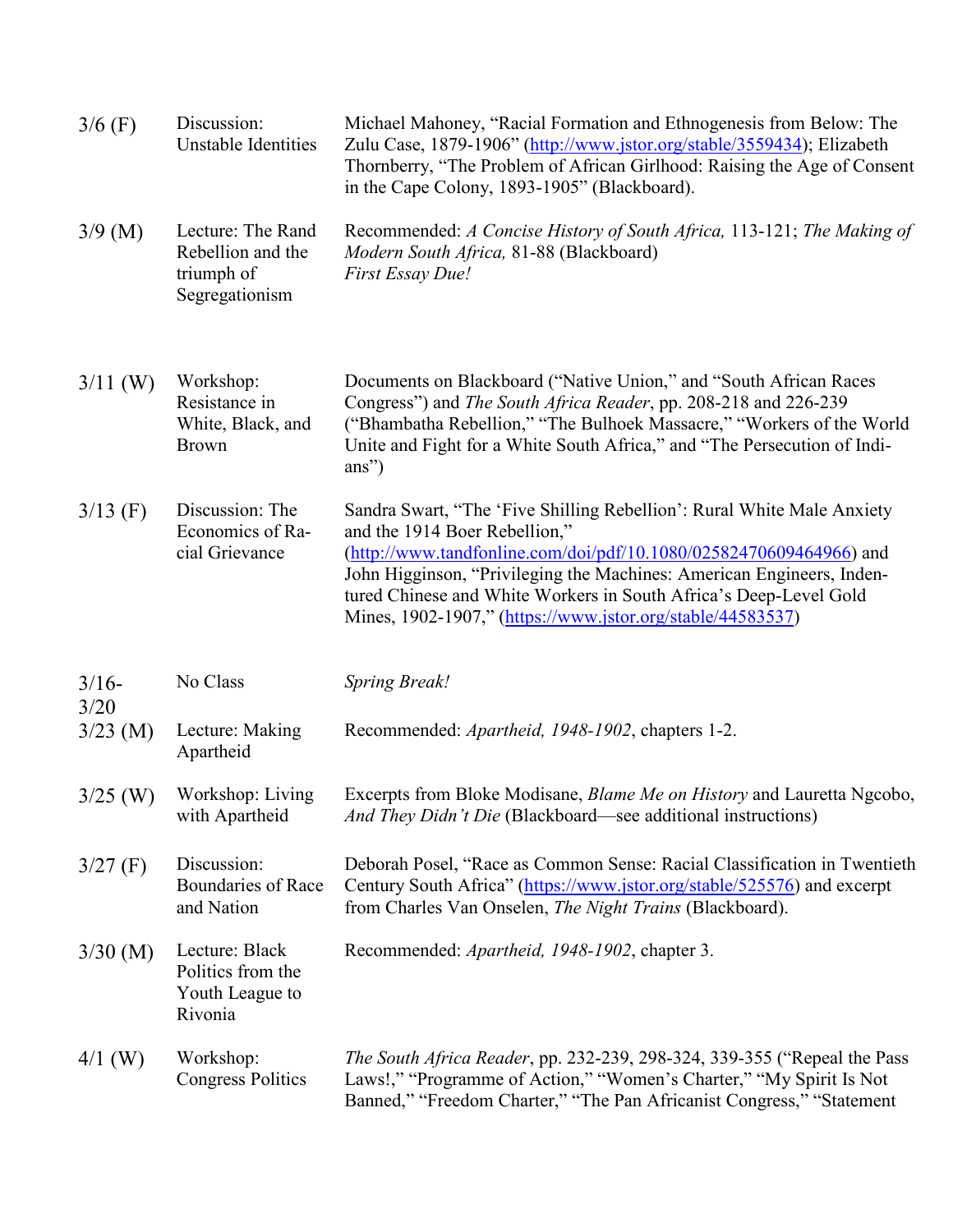## From the Dock").

| $4/3$ (F)  | Discussion:<br>Race in the Strug-<br>gle Era                | Jon Soske, "The Impossible Concept: Settler Liberalism, Pan-Africanism,<br>and the language of Non-Racialism"<br>(http://www.tandfonline.com/doi/pdf/10.1080/17532523.2015.1130188),<br>excerpt from Lynn Thomas, Beneath the Surface (Blackboard).                                                                                                                                                                               |
|------------|-------------------------------------------------------------|-----------------------------------------------------------------------------------------------------------------------------------------------------------------------------------------------------------------------------------------------------------------------------------------------------------------------------------------------------------------------------------------------------------------------------------|
| $4/6$ (M)  | Lecture: Bantustans<br>and Black Con-<br>sciousness         | Recommended: <i>Apartheid</i> , 1948-1994, chapters 4-6 (focus on pp. 105-120)<br>and chapter 6).                                                                                                                                                                                                                                                                                                                                 |
| $4/8$ (W)  | Workshop: Black<br>Consciousness &<br>Homeland<br>Struggles | <i>The South Africa Reader, pp.</i> 325-334, 361-383 ("The Manifesto of Para-<br>mount Chief K.D. Matanzima," "The Peasants' Revolt," "White Racism and<br>Black Consciousness," "Reporting from Soweto, June 16 1976," and "Stu-<br>dents and the Soweto Uprising.")                                                                                                                                                             |
| $4/10$ (F) | Discussion: Making<br>Bantustans, Making<br>Ethnicity       | Ashley Parcells, "The Empire that Shaka Zulu was Unable to Bring About:<br>The Making of the Kwazulu Bantustan, 1967-1970" [unpublished paper;<br>shared on Blackboard with permission of the author] and Thembisa Waetjen,<br>"The 'home' in homeland: gender, national space, and Inkatha's politics of<br>ethnicity" (http://www.tandfonline.com/doi/pdf/10.1080/014198799329332)                                              |
| $4/13$ (M) | Lecture: States of<br>Emergency                             | <i>Apartheid, 1948-1994, chapters 7-8.</i>                                                                                                                                                                                                                                                                                                                                                                                        |
| $4/15$ (W) | Workshop: Imagin-<br>ing Politics After<br>Soweto           | The South Africa Reader, pp. 385-390, 396-454 ("The United Democratic<br>Front," "Crossing the Rubicon," "Never Give In," "The Future of South Af-<br>rica," "The Funeral of ANC Guerrilla Thanduxolo Mbethe," "Reforms and<br>Revolution")                                                                                                                                                                                       |
| $4/17$ (F) | Discussion:<br>Apartheid's<br>Endgame                       | Jonathon Hyslop, "Why did Apartheid's supporters capitulate? 'Whiteness,'<br>class, and consumption in urban South Africa, 1985-1995"<br>(http://www.tandfonline.com/doi/pdf/10.1080/21528586.2000.10419009),<br>and Belinda Bozzoli, "Why were the 1980s 'millenarian'? Style, repertoire,<br>space, and authority in South Africa's black cities"<br>$(\frac{http://onlinelibrary.wiley.com/doi/10.1111/1467-6443.00106/epdf).$ |
| $4/20$ (M) | Lecture: The<br>Democratic<br>Transition                    | The Making of Modern South Africa, pp. 148-166 (end of chapter 6; on<br>Blackboard).                                                                                                                                                                                                                                                                                                                                              |
| $4/22$ (W) | Workshop: A New<br>Politics of Race and                     | <i>The South Africa Reader, pp. 465-480, 505-508 ("White Referendum,"</i><br>"Record of Understanding," "I Am an African," and "Repeal the Black Au-                                                                                                                                                                                                                                                                              |